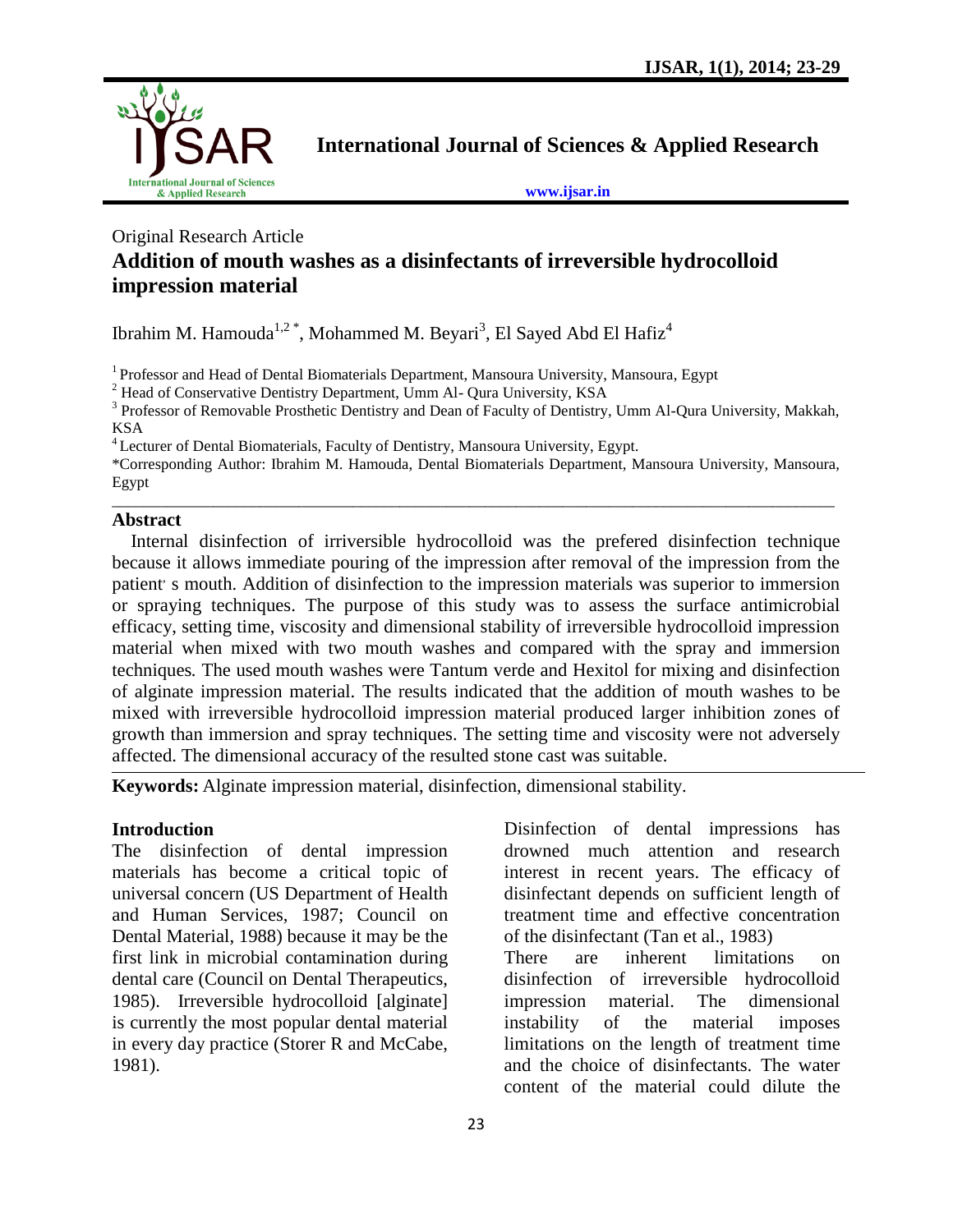concentration of the active ingredient of the disinfectant (Merchant and Molinare, 1989). The procedure that is recommended by the American Dental Association [ADA] for disinfecting alginate impressions is to use spray disinfectants and to seal the recommended length of disinfection time.

The minimum disinfection time for most surface disinfectants when applied to a dry smooth surface is 10 minutes. However, data on the efficacy of this recommended protocol are not available. Because of the high water content of alginate impression materials, that dilutes the disinfectant agents and not sufficient time for disinfection (Herrera and Merchant, 1986; Minagi et al., 1986). *In vitro* and *in vivo* studies on antiseptics solutions [mouthwashes] as hexetidine, cholorohexidine, cetylpyridinium and alexidine showed that'll antiseptics were effective at low concentrations against the streptococcus mutans and also inhibit plaque growth (Roberts and Addy, 1981; Asley, 1984; Williams et al., 1984; Bergenholtz and Hantstrom, 1974; Hefti and Huber, 1987).

Several studies reported that, although the efficacy of a disinfection treatment is important, it would not be acceptable if the treatment resulted in compromised quality of the impression. Several studies examined disinfectant rinsing and immersion techniques for irreversible hydrocolloids, still little studies examined disinfectant addition technique for irreversible hydrocolloids (Oehring et al., 1980).

This study assessed the surface antimicrobial efficacy, setting time, viscosity and dimensional stability of irreversible hydrocolloid impression material when mixed with two mouthwashes and compared with spray and immersion techniques.

#### **Materials and methods Antimicrobial test**

Saliva samples were obtained randomly from patients at different ages, from the out Dental clinic, Faculty of Dentistry, Mansoura University. These samples were incubated into blood agar plates and incubated at  $37^{\circ}$ C for 24 hours. Isolated bacterial colonies were selected separately and identified by using automated system [Sensititer] for bacterial identification. One identified colony of streptococcal sorbines strains was purified by subculture on blood agar.

Tantum Verde mouth wash (E.I.P.I.CO.Egyptian INT.Pharmaceutical Industries CO.A.R.E.) and Hexitol mouthwash (Arab Drug Company [ADCO] Cairo.A.R.E.) were used for disinfection of the irreversible hydrocolloid impression material.

# **a. Addition method**

Five grams of irreversible hydrocolloid impression material was mixed in 8ml of mouthwashes [Tantum and Hexitol] using mixing bowl and spatula according to manufacturer instructions. Four small sized plugs of 1cm in diameter were prepared from irreversible hydrocolloid impression material and applied onto the seeded blood agar plate.

The streptococcus sorbines strains suspended in broth was standardized using Mc Farland [0.5 Mc Faraland, a colorimeterically determined concentration representing  $10<sup>6</sup>$ organisms/ml of broth]. Blood agar plate was seeded by standardized isolated. The plate was incubated at  $37^{\circ}$ C for 24 hours, then examined for the presence of well-defined zones of inhibited growth.

# **b. Immersion method**

Five grams of irreversible hydrocolloid were mixed with 8ml of sterile water using mixing bowl and spatula according to manufacturer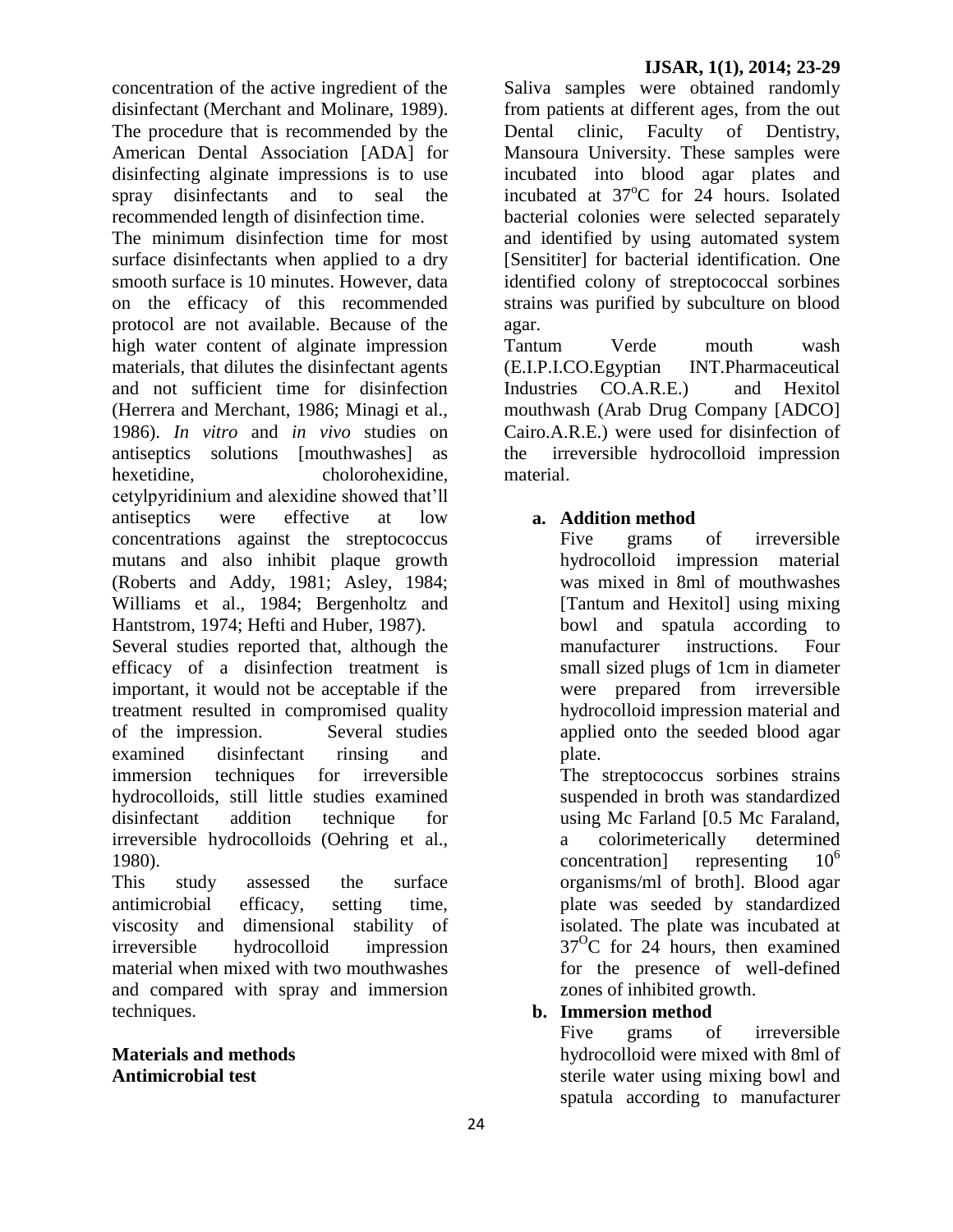instructions. Four small plugs of 1cm of irreversible hydrocolloid were prepared then immersed in solution of mouth-washes [Tantum and Hexitol] for 10 minutes, then applied to blood agar plate for testing the inhibitory zones.

# **c. Spray method**

Four small plugs of 1cm of irreversible hydrocolloid were prepared then sprayed for 10 minutes with mouthwashes [Tantum and Hexitol], and placed in blood agar plate for testing the inhibitory zones.

# **Setting time test**

Five grams of irreversible hydrocolloid were mixed with 8ml of sterile water using mixing bowl and spatula according to manufacturer' s instructions for the control group. Five grams of irreversible hydrocolloid were mixed with 8ml of mouthwashes [Hexitol and Tantum] using mixing bowl and spatula for testing groups. The material was poured in a cylindrical ring 27mm in diameter, 25mm.in length. With a flat bladed spatula the surface of the material was made smooth.

The setting time of the impression material was recorded by using a cone and plate pentrometer (Combe and Moser, 1978)). The pentrometer (Eijkel Kamp Agri Search Equipment, Netherlands) has a movable metal rod attached to its end a metal conical plunger. The pentrometer permitted the needle holder to move in a guide without appreciable friction and is capable of indicating the depth of penetration in mm. The total moving weight (needle and the needle holder were 78gm). The standard needle was then lowered to the surface of the material sample. The penetration was carried out every minute; each times the needle being cleaned and dried.

After each impact, a fresh surface was obtained by rotating the plate filled with the material. The final setting was taken at the point where the needle penetration remained constant and subsequent readings showed no

further significant changes. The shearing stress was constant and the rate of shearing in revolutions per minute produced on the cone was recorded on the indicator scale.

# **Viscosity test**

A parallel plate compression viscometer (Monsanto Mooney Viscometer 2000) with a chart recorder was used to evaluate the changes of viscosity of irreversible impression material mixed with water and others with mouthwashes [Hexitol and Tantum] with sample volume  $=2.7 \text{cm}^3$ 

The viscometer had a heated and pressurized die cavity that contained a serrated rotor .The rotor was removed from dies and inserted into the lower sample. The rotor and the lower sample were then inserted into the instrument. The upper sample was then placed on top of rotor. Thus discs of materials were compressed between parallel plates under the action of standard load (60  $psi=4.2kg/cm^2$ ). ). Two viscosities were selected and recorded at  $30^{\circ}$ C and  $37^{\circ}$ C for evaluation of each of the irreversible hydrocolloid mixed with Tantum, Hexitol and Water.

#### **Dimensional stability test**

An acrylic resin master cast was made to represent one half of dentulous mandibular arch from the central incisor to the second molar. Reference points for cast measurements were provided by embedding four hard, steel pins with cross hairs at selected locations on the cast. The anteroposterior dimensions was measured from the tip of the canine [A] to distoocclusal surface of second molar [B]. The vertical occluso-gingival dimension was measured from the height of convexity of the lingual surface of first molar [C] to a point directly below in the lingual vestibule [D]. The cast was attached to an acrylic resin base that extended with one quarter of an inch on all four different sides and was indexed on each side (Tullner et al., 1988). Perforated tray with 6mm relief was used with irreversible hydrocolloid impression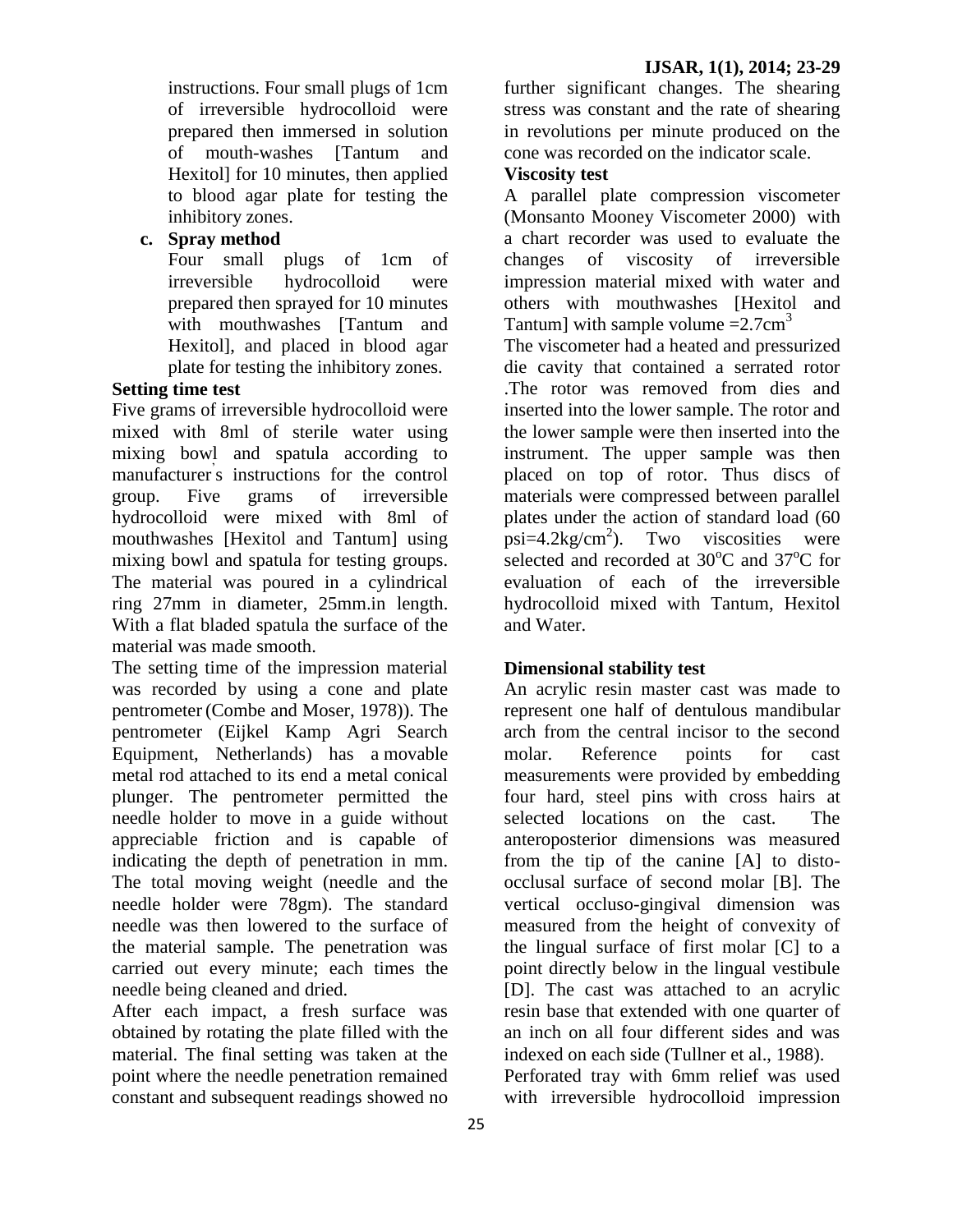material. Five impressions were made of the master cast for each impression material mixed with mouth washes [Tantum and Hexitol] and for the respective control group [mixing with water].The irreversible hydrocolloid was allowed to set for 5 minutes after placement on the master cast. After setting the impression material, the impression sudden removed from the cast and rinsed briefly in tap water, dried with a stream of air, and poured immediately. All casts were made in improved stone (Die Keen,Columbus Dental, St. Louis, Mo.), measured, mixed, and poured according to manufacturer's recommendations. The poured impressions were allowed to set for 60 minutes before separation of the cast from the impressions. Each cast was measured five times for each reference distance (A-B and C-D) with measuring microscope (Stakhouse, 1970).

# **Results**

Inhibition zones for the growth of the tested microorganisms are presented in Tables 1 and 2. Addition of mouthwashes to be mixed with irreversible hydrocolloid showed the larger inhibition zones of growth. When comparing the mean values of the different methods of disinfection with each other for each mouthwash, it was found that, there were significant differences at level of 0.05% Table 3.

The mean values and standard deviations of the setting time of the irreversible hydrocolloid when mixed with mouthwashes [tantum and hexitol] and water are showed in Table 4.When comparing the mean values of different mixing techniques; it was found that, there were significant differences at the level of 0.05%.

Table 5 showing the mean values of the viscosity of irreversible hydrocolloid at different temperatures. At 30c°, Hexitol mouthwash showed higher viscosity  $[42.1X10<sup>3</sup>]$  then tantum  $[40.2X10<sup>3</sup>]$  and water  $[34.9X10^3]$ . At  $37c^{\circ}$ , , Hexitol mouthwash showed higher viscosity

 $[44.1X10^3]$  then tantum  $[42.2X10^3]$  and water  $[36.7X10^{3}]$ .

The mean values of each five-cast measurement and the least significant difference for each impression material and disinfectant combination with their respective control group are given in the Tables 6,7 and 8. When comparing the mean values of the antroposterior (A-B) and occlusogingival (C-D) measurments, it was found that, no significant difference from their control group at the level  $p=$ . 05% for (A-B) measurements and significant for (C-D) measurements.

# **Discussion**

The microorganism utilized in this study, streptococcus sorbines was selected because it is an oral bacterium with average resistance to disinfectant (Caughman et al., 1989). Tantum and Hexitol mouthwashes were selected in this study, because they are the most available in dental market with good taste, inhibit plaque growth and high water content to facilitate the setting reaction with irreversible hydrocolloid impression material (Poulus and Antonoff, 1997).

This study revealed that the addition technique of mouthwashes as a disinfecting of irreversible hydrocolloid impression material gave a good resistant to microorganism than immersion and spray techniques because in the addition technique the disinfection solution homogenous spread in between the molecules of irreversible hydrocolloid impression material.

Poulus and co-workers concluded that, the internal disinfection replacing water with disinfecting before impression taking] is the method of choice for alginate, since it allows immediate pouring of the impression after removal from the oral cavity.

Because of the impression materials varying in hygroscopic characteristics and stability over time care must be taken in the selection of the method of disinfection. In the present study the setting time and viscosity at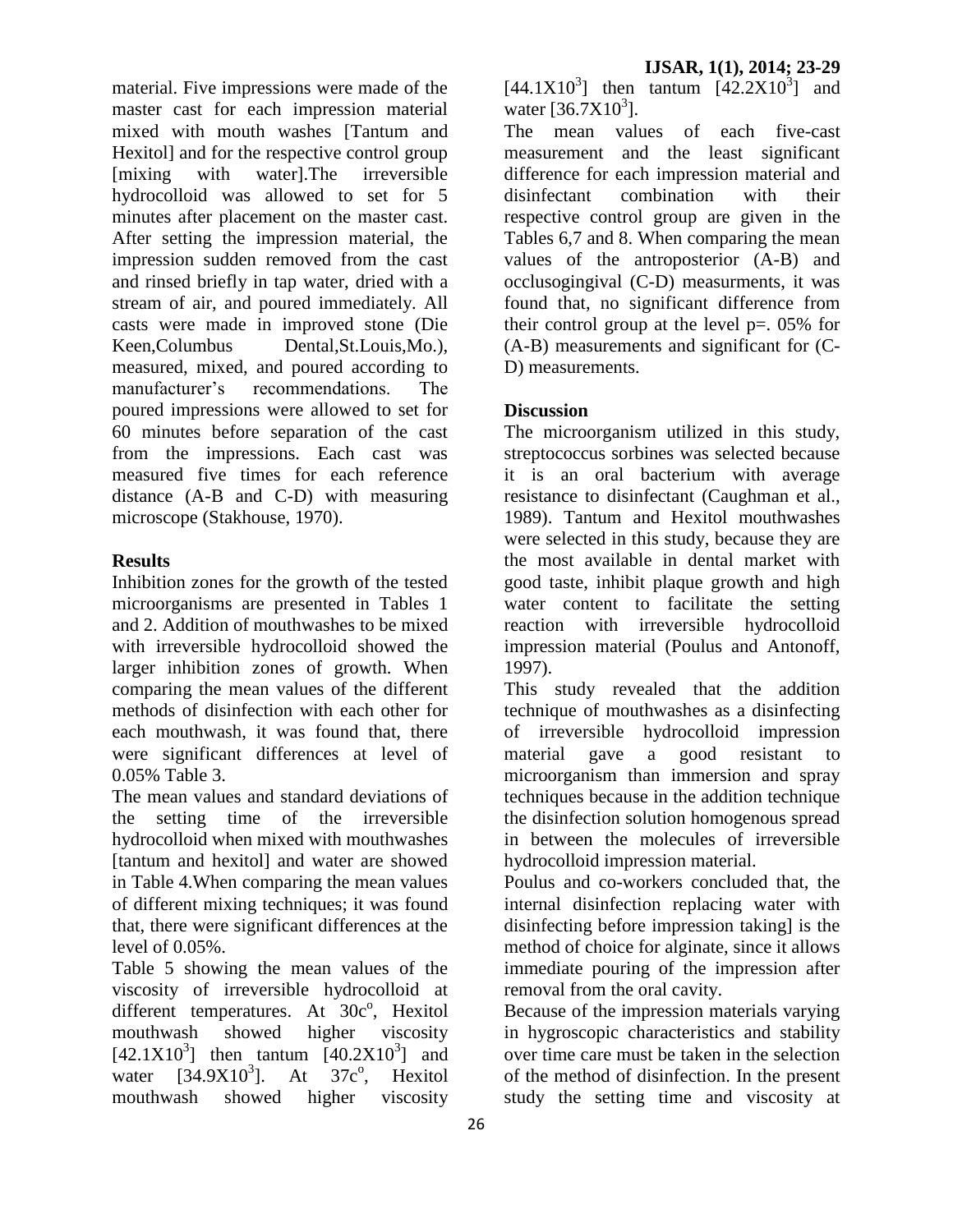different temperature are not affected when irreversible hydrocolloid mixed with mouthwashes [Tantum and Hexitol] instead of water, because of water is the main component in the composition of mouthwashes.

This study revealed that, there was no significant when used mouthwashes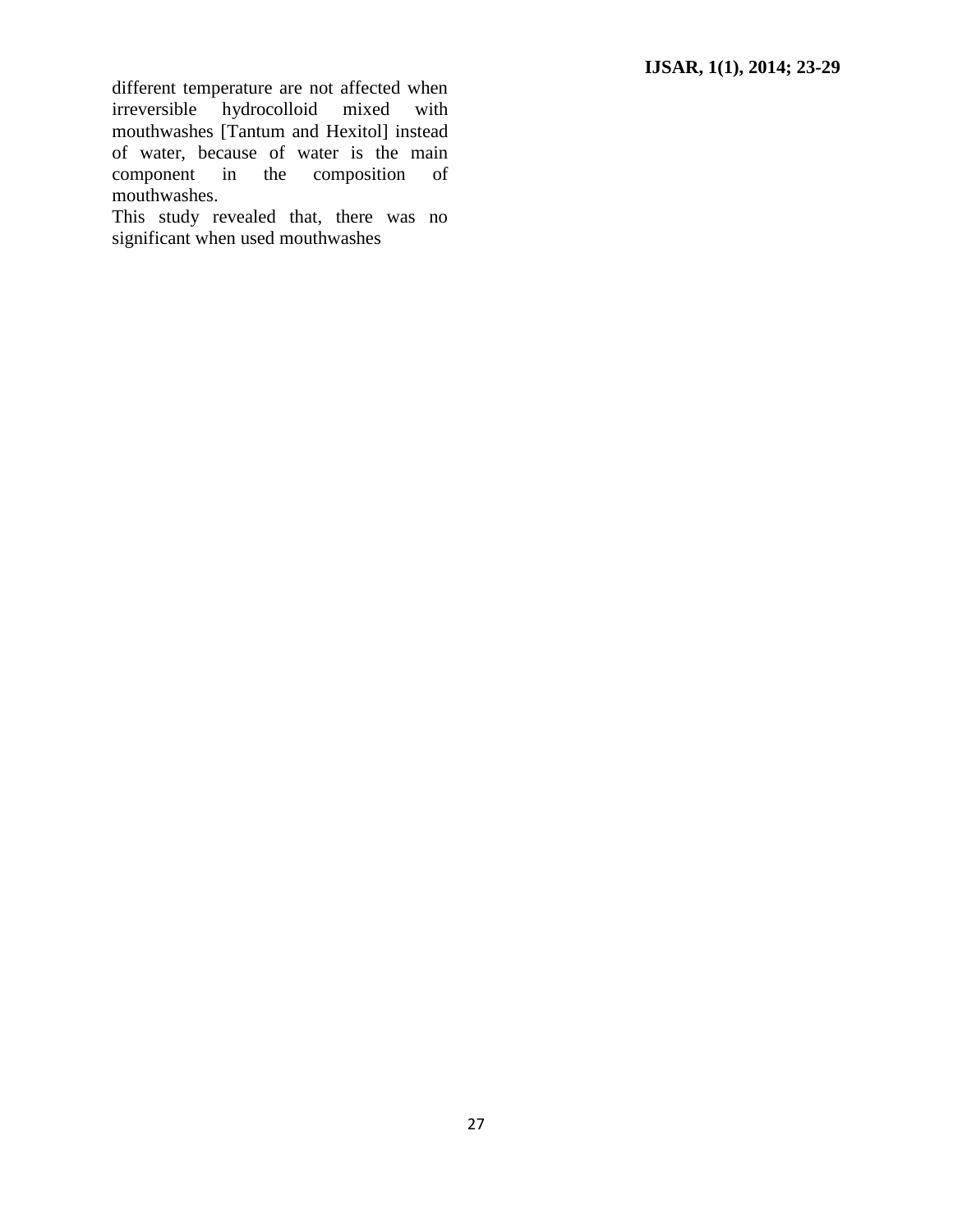#### **IJSAR, 1(1), 2014; 23-29**

| Table 1: Means of inhibition zones [mm] |          |                             |       |
|-----------------------------------------|----------|-----------------------------|-------|
| for Hexitol mouthwash.                  |          |                             |       |
| $F.$ ratio $=$                          | Addition | Immersion                   | Spray |
| $62*$                                   |          |                             |       |
| P > 0.05                                |          |                             |       |
| Mean                                    | $-30$    | $-23$                       | -19   |
| <b>SD</b>                               | 1.61     | 1.54                        | 1.47  |
| Table 2: Means of inhibition zones [mm] |          |                             |       |
|                                         |          |                             |       |
|                                         |          | for Tantum verde mouthwash. |       |
| $F.\text{ratio}=41*$                    |          | Addition   Immersion        | Spray |
| P > 0.05                                |          |                             |       |
| Mean                                    | $-29$    | -24                         | $-20$ |
| SD                                      | 1.58     | 1.53                        | 1.49  |

| Table 3: Means zones [mm] and standard |                                     |           |       |  |  |
|----------------------------------------|-------------------------------------|-----------|-------|--|--|
|                                        | deviations of growth inhibition     |           |       |  |  |
|                                        | For Hexitol and Tantum mouth washes |           |       |  |  |
|                                        | <b>Hexitol Mouthwash</b>            |           |       |  |  |
|                                        | Addition<br>Immersion<br>Spray      |           |       |  |  |
| Mean                                   | $-30$                               | $-23$     | $-19$ |  |  |
| SD                                     | 1.61                                | 1.54      | 1.47  |  |  |
| F. ratio                               | $= 62*$                             |           |       |  |  |
| P-value                                | >0.05                               |           |       |  |  |
| <b>Tantum Mouthwash</b>                |                                     |           |       |  |  |
|                                        | Addition                            | Immersion | Spray |  |  |
| Mean                                   | --29                                | $-24$     | $-20$ |  |  |
| SD                                     | 1.58                                | 1.53      | 1.49  |  |  |
| F. ratio                               | $=41*$                              |           |       |  |  |
| P-value                                | >0.05                               |           |       |  |  |

| Table 4: Mean setting time [minutes] $\&$ |
|-------------------------------------------|
| standard deviations of irreversible       |
| hydrocolloid mixing with                  |
| Tantum and Hexitol mouth washes.          |

| $F.\text{ratio}=13$ | Water | Tantum | Hexitol |
|---------------------|-------|--------|---------|
| p > 0.05            |       |        |         |
| Mean                | 5.8   | 5.6    | 5.5     |
| ŃП.                 | 0.16  | 0.15   | በ 16    |

(Tantum & Hexitol) instead of water to be mixing with irreversible hydrocolloid on the accuracy of resulting stone cast for antroposterior measurements due to the waters is the main component in the composition of the mouthwashes. Johnson

and co-workers found that the disinfection of the irreversible hydrocolloid maintained high accuracy in both the antroposterior and cross arch dimensions.

| Table 6: Mean distance [cm] and standard     |       |        |        |  |
|----------------------------------------------|-------|--------|--------|--|
| deviations of antroposterior [A-B] and their |       |        |        |  |
| least significant difference.                |       |        |        |  |
| $F.\text{ratio} = .52$                       | Water | Tantum | Hexito |  |
| P < 0.05                                     |       |        |        |  |
| Mean                                         | 3.541 | 3.575  | 3.60   |  |
| SD                                           | 1.22  | .014   | .158   |  |
|                                              |       |        |        |  |

| Table 5: Mean viscosity values of irreversible      |                            |      |      |  |  |
|-----------------------------------------------------|----------------------------|------|------|--|--|
| hydrocolloid                                        |                            |      |      |  |  |
| impression material mixed with water, tantum        |                            |      |      |  |  |
| and hexitol mouthwashes at 30 $c^0$ and 37 $c^0$ in |                            |      |      |  |  |
| centipoises [values $X103$ ]                        |                            |      |      |  |  |
| Temperature                                         | Hexitol<br>Water<br>Tantum |      |      |  |  |
| $30c^{\circ}$                                       | 34.9                       | 40.2 | 42.1 |  |  |
| $37c^{\circ}$                                       | 36.4                       | 42.3 | 44.1 |  |  |
|                                                     |                            |      |      |  |  |
| Table 7: Mean distance [cm] and standard            |                            |      |      |  |  |

| deviations of occluso -gingival [C-D] and their |     |                          |    |  |
|-------------------------------------------------|-----|--------------------------|----|--|
| least significant difference.                   |     |                          |    |  |
| $F.\text{ratio}=17.1*$                          |     | Water   Tantum   Hexitol |    |  |
| P > 0.05                                        |     |                          |    |  |
| Mean                                            | .75 | -77                      | 79 |  |
| SD                                              | .15 | $\Omega$                 | 08 |  |

| Table 8: Mean distance [cm] and standard      |
|-----------------------------------------------|
| deviations of antroposterior [A-B], [C-D] and |
| their least significant difference.           |

| then reast significant universities. |          |         |                       |  |
|--------------------------------------|----------|---------|-----------------------|--|
| +insignificant                       | Water    | Tantum  | Hexitol               |  |
| $Mean[A-B]$                          | 3.541    | 3.575   | 3.60                  |  |
| <b>SD</b>                            | 1.22     | .014    | .158                  |  |
| F.ratio                              | $= 0.52$ | P-value | $< 0.05$ <sup>+</sup> |  |
| $Mean[C-D]$                          | 0.75     | 0.77    | 0.79                  |  |
| <b>SD</b>                            | 0.15     | .02     |                       |  |
| F.ratio                              | $=17.1*$ | P-value | >0.05                 |  |

#### **Conclusion**

Disinfection of irreversible hydrocoloid impression material is more appropriate using addition of two mouthwashes [Tantum and Hexitol] to be mixed with the powder instead of water. The addition technique revealed good inhibiting zones than the